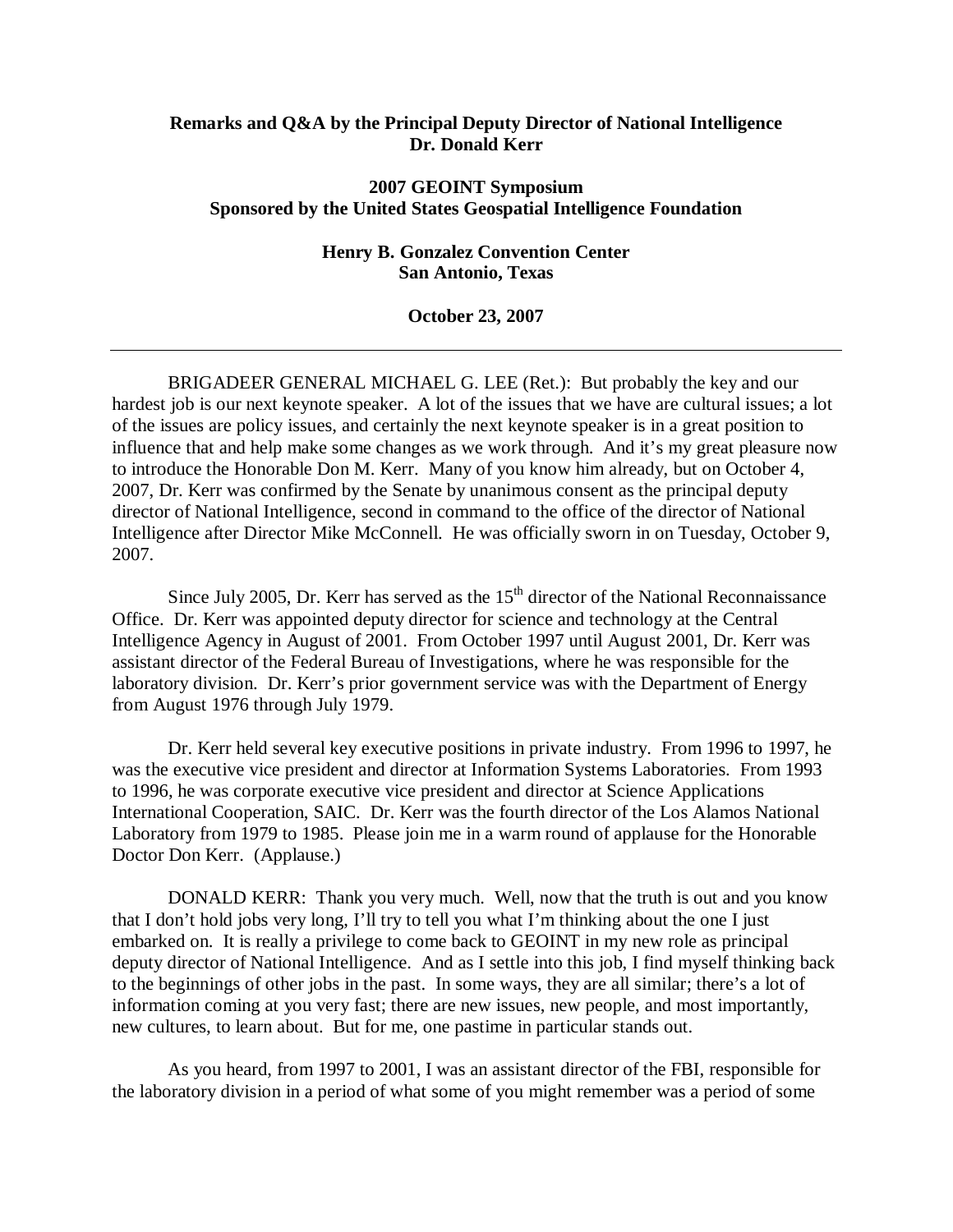turbulence. Ten months after I came on board, our embassies in Nairobi, Kenya, and Dar es Salaam, Tanzania were attacked by al Qaeda. My explosives unit was the one in charge of processing the bombing scenes for evidence that could lead to attribution.

That's when I first experienced the smell of decaying human remains on a large scale. It's something that you'll never forget. It was also my first real, face-to-face confrontation with the damage that terrorists were trying to inflict on our nation. After those bombings, we placed Osama bin Laden on our FBI "Ten Most Wanted" list. It was his first significant attack against our nation and its people.

My next similar challenge at the bureau was the attack on the USS Cole two years later. I was there within a few days and, again, my people handled the bombing scene, and also assisted in recovering the remains of the 17 sailors who lost their lives. Those were some of America's first glimpses of al Qaeda. Now that we have seen the full breadth of their intentions, both at home and abroad, we ask the question: What does it mean to be secure in an era of transnational threats emanating from stateless enemies?

To answer that, we really need to realize what a loaded word security really is. When I'm at work, and throughout my day, security is safety, as a barrier against physical or emotional harm. When I go home at night, security is privacy, as an expectation of freedom from unnecessary burdens. In the intelligence community, we have an obligation to protect both safety and privacy, and over the course of GEOINT 2007, as we talk about the hows of new technologies and tradecraft, I'd like to take a step back right now and talk about the whys.

Safety and privacy  $-$  it's common thinking that, in order to have more safety, you get less privacy. I don't agree with that. I work from the assumption that you need to have both. When we try to make it an either/or proposition, we're bound to fail. You can be perfectly safe in a prison; but you certainly aren't free. And you can be perfectly free in an anarchist society; but you certainly aren't safe.

The balance is one we've been working to perfect throughout my time in the intelligence community. That's of course a very hard thing to convince people of. Movies like "The Enemy of the State" and "The Good Shepherd" have poisoned the well of public opinion in some ways, and make people think we focus on safety mainly for governmental activities to the exclusion of all else. My takeaway message for today: We're not. You can – and we do – have both. We have always been a free people who can defend ourselves without giving up the liberties that animate us to action.

These two components of security – safety and privacy – are the crux of much of what we're doing in the intelligence community. And it's in that vein that I'd like to focus my remarks today.

Safety is the component of security that people probably think of most frequently. It certainly dominates my day at work, and you need only to pick up a newspaper to know exactly what I'm talking about. And in terms of helping to ensure our safety when it comes to crises like disaster relief and humanitarian issues, GEOINT is fast becoming the source of first resort.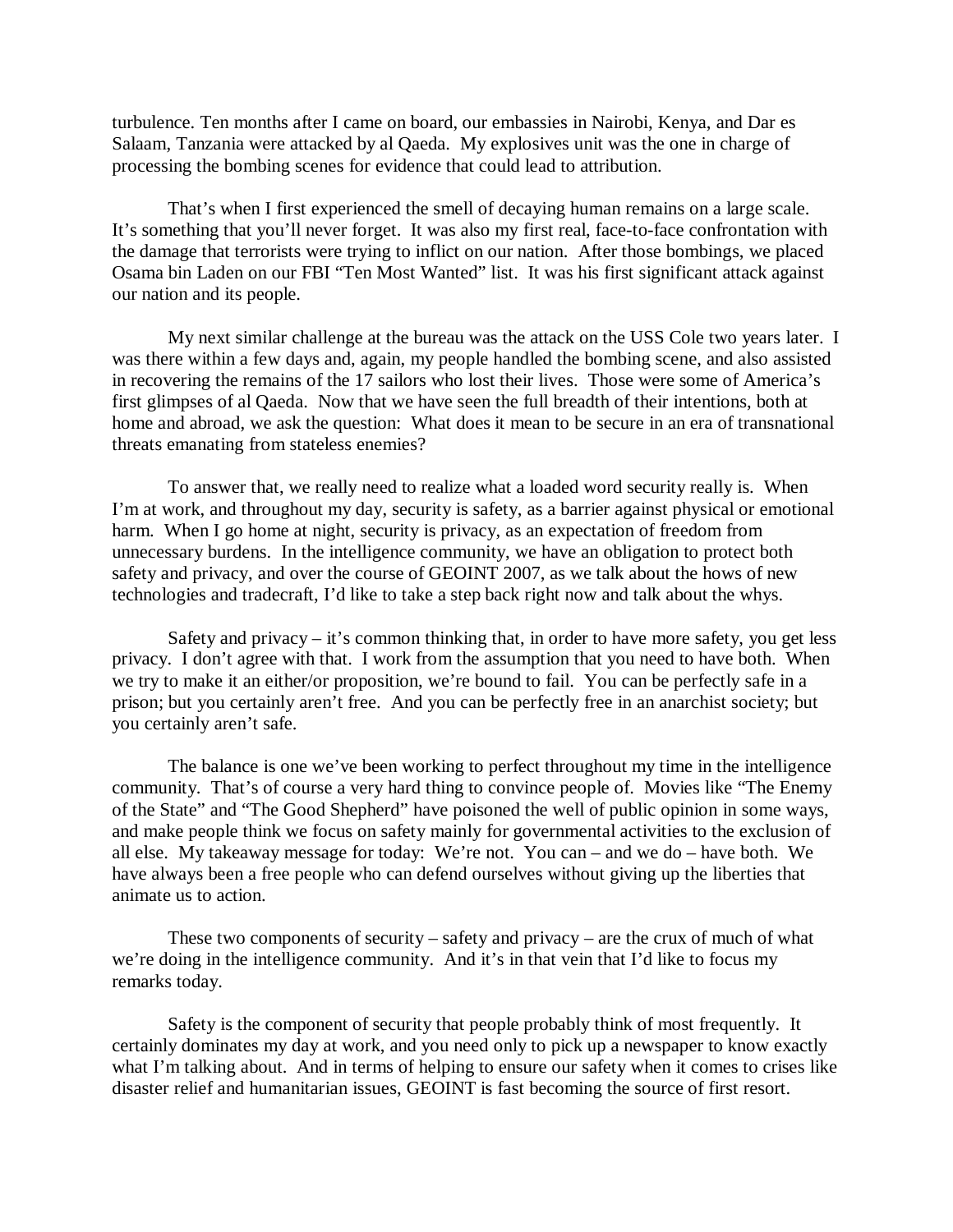This past August, in advance of Hurricane Dean's landfall, GEOINT provided a five-day forecast track for the storm, plotting out an hour-by-hour timeline of where the storm would hit, at which point it would turn into a tropical storm and then depression, and the necessary buffer zones along the away. Right after Dean hit, while most were still either evacuated from the area or still taking cover, GEOINT provided damage assessments, focused on the status of major roads, power plants, hospitals, piers and airstrips.

Even for earthquakes – like the Kailau Kona Earthquake this time last year in Hawaii – GEOINT was able to pinpoint damage in relation to military bases, wastewater treatment plants, and hazardous material facilities. From Typhoon Ioke to Tropical Storm Ernesto – tornados in Florida to floods in Ohio, GEOINT has provided street-level imagery, and with the value-added expertise of analysts, been able to tell which bridges are out, which roads are impassable, and where floods have overtaken land.

The value-added by analysts cannot be understated. For many of these disasters, NGA deployed its Domestic Mobile Integrated Geospatial-Intelligence System – there has to be an acronym for that, the DMIGS– a GEOINT ops center on wheels that allows analysts to deploy to a crisis location, and provide on-the-spot GEOINT analysis and production.

For all that GEOINT is and has become, though, it can only be part of the solution. From a policymaking perspective, I work to foster safety by protecting the nation from strategic surprise, and the tools provided by GEOINT are invaluable. But what we're best able to protect against surprise is through sharing what we know with each other, and encouraging greater integration and collaboration across the intelligence community, just the theme of this conference. For example, while NSA analysts are busy deciphering overseas signal intelligence from a known terrorist, NGA imagery analysts can be monitoring the movement of trucks that he has ordered – a lead perhaps provided by a CIA human source. It's all source collection and collaboration at its finest.

You, of course, would think that information sharing would be an easy sell. But, as many of you know, in some quarters of our intelligence community, you'll still find an atrophied mindset that everything we do should be secret from everyone else – even those with clearances. If 9/11 taught us anything, it is this: We have a responsibility to provide intelligence to others, whether it's FBI talking to CIA or the Coast Guard communicating with state and local officials. To allow for greater safety, we need to get better at managing secrecy. We still need to protect some of the most sensitive sources and methods, but we also need to learn how to develop, for example, imagery-derived products that mask the source and provide actionable intelligence. Fortunately, we're making progress in that work. And I'll share one example.

Earlier this month, we cut the ribbon  $-$  literally  $-$  on a center to help us better share information and make decisions across the entire intelligence community; we opened the National Intelligence Coordination Center, or as some call it, the NIC-C. It is a place to bring together all collection systems and agencies and will increase our opportunity to optimize deployment of our collection capabilities. It will help us with rapid adjustment in response to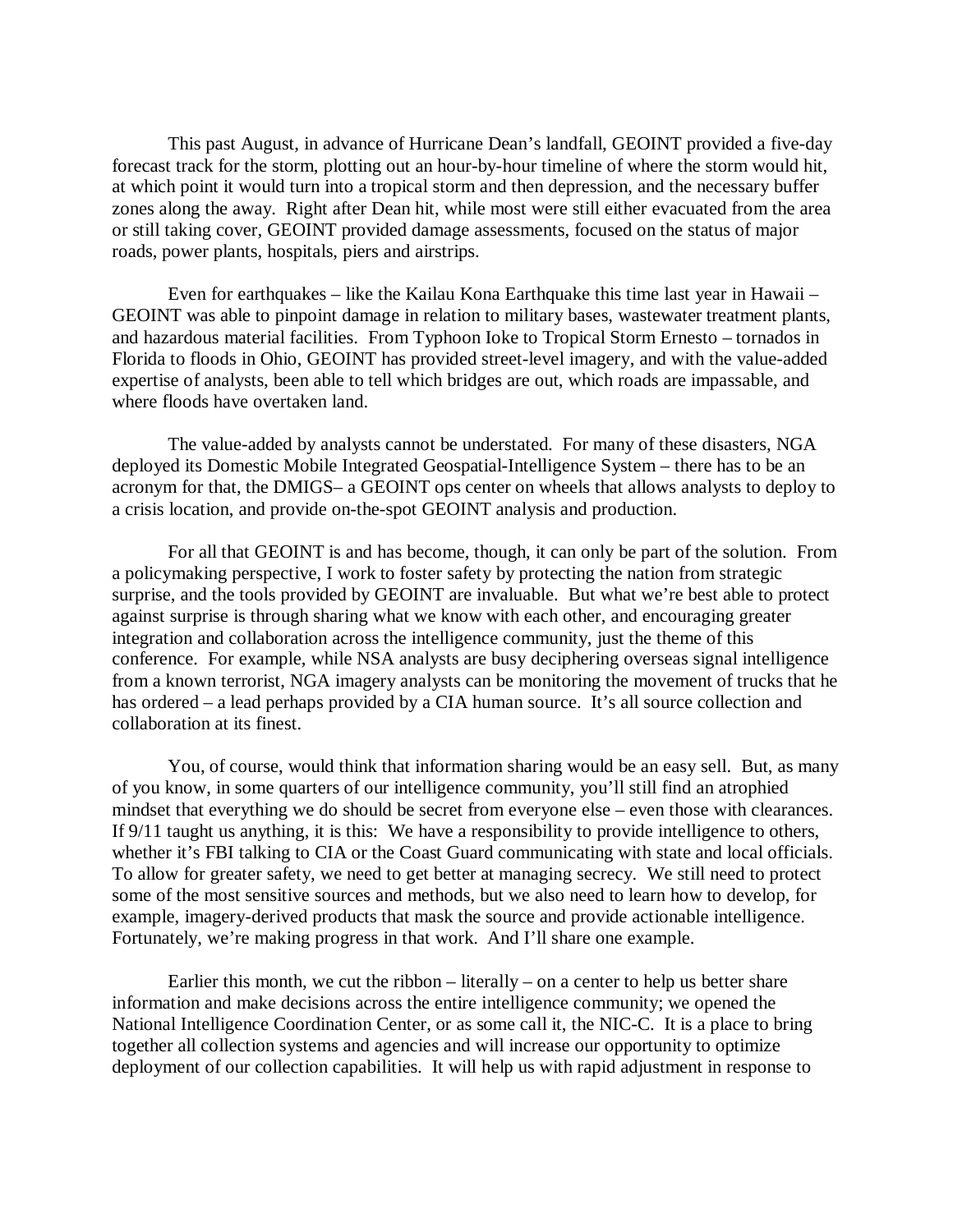crises and give us a better way to stay responsive to tasking from the most senior echelons of our government.

The concept of the NIC-C draws directly on the recommendations of the 9/11 Commission and the Intelligence Reform and Terrorism Prevention Act. It will improve our ability to protect from strategic surprise, manage collection resources, and focus on the nation's top priorities. But I've just described something that lives at the top of the intelligence community. Is there anything for it to connect to? How do we bring this to action? Another theme that I should mention, and Admiral Murrett very kindly mentioned it earlier in his talk, a few of us comprised what we call the gang of four for a while. This was comprised of the directors of NSA, NGA, DIA, and the NRO meeting without adult supervision, trying to think about the most important things we could accomplish with the authorities and resources we had.

We started out thinking a great leap would be an integrated ground architecture. And we've now gone beyond that in our thinking because what we're really talking about was an integrated intelligence architecture. The major nodes in this architecture, not surprisingly, would be critical facilities like those Admiral Meret mentioned, NGA East, NGA in Saint Louis, data centers that may come into existence for the community; some of the key nodes that NSA has; not just NSA Washington, but the regional SIGINT sites. And of course, the NRO ground stations. There will be other nodes as well and importantly, the four of us control a lot of the connectivity that would provide the infrastructure to support this architecture. What we didn't have necessarily within our control was the ability to set standards that would allow for interoperability and interconnection. And to that end, we're now reaching out to the CIOs of the Department of Defense and the intelligence community.

And we're hoping that over the next year, we can bring some of this to fruition and have something for the NIC-C to talk to in terms of moving from a high level of thinking about our national priorities to being able to collectively task problems against the myriad of collection capabilities that this country has. So our vision is to be able to do that and the idea of the gang of four was, how do we enable that with the resources that we control?

Now, security through collaboration raises questions among some people. You have all heard the discussion of pre-9/11 and the existence of the wall in the Justice Department that separated law enforcement and intelligence information. The concern, of course, was that grand jury information, other privileged kinds of information, would somehow improperly escape into the larger world. And I guess, on the intelligence side, you could argue there were suspicions as well. They've all been well-documented. And we've started to bring down those walls as we require information sharing between intelligence, Homeland Security, and Defense agencies, and law enforcement. Some have grown uneasy. People are asking, just what is it they're sharing?

And that leads you directly into the concern for privacy. Too often, privacy has been equated with anonymity; and it's an idea that is deeply rooted in American culture. The Long Ranger wore a mask but Tonto didn't seem to need one even though he did the dirty work for free. You'd think he would probably need one even more. But in our interconnected and wireless world, anonymity – or the appearance of anonymity – is quickly becoming a thing of the past.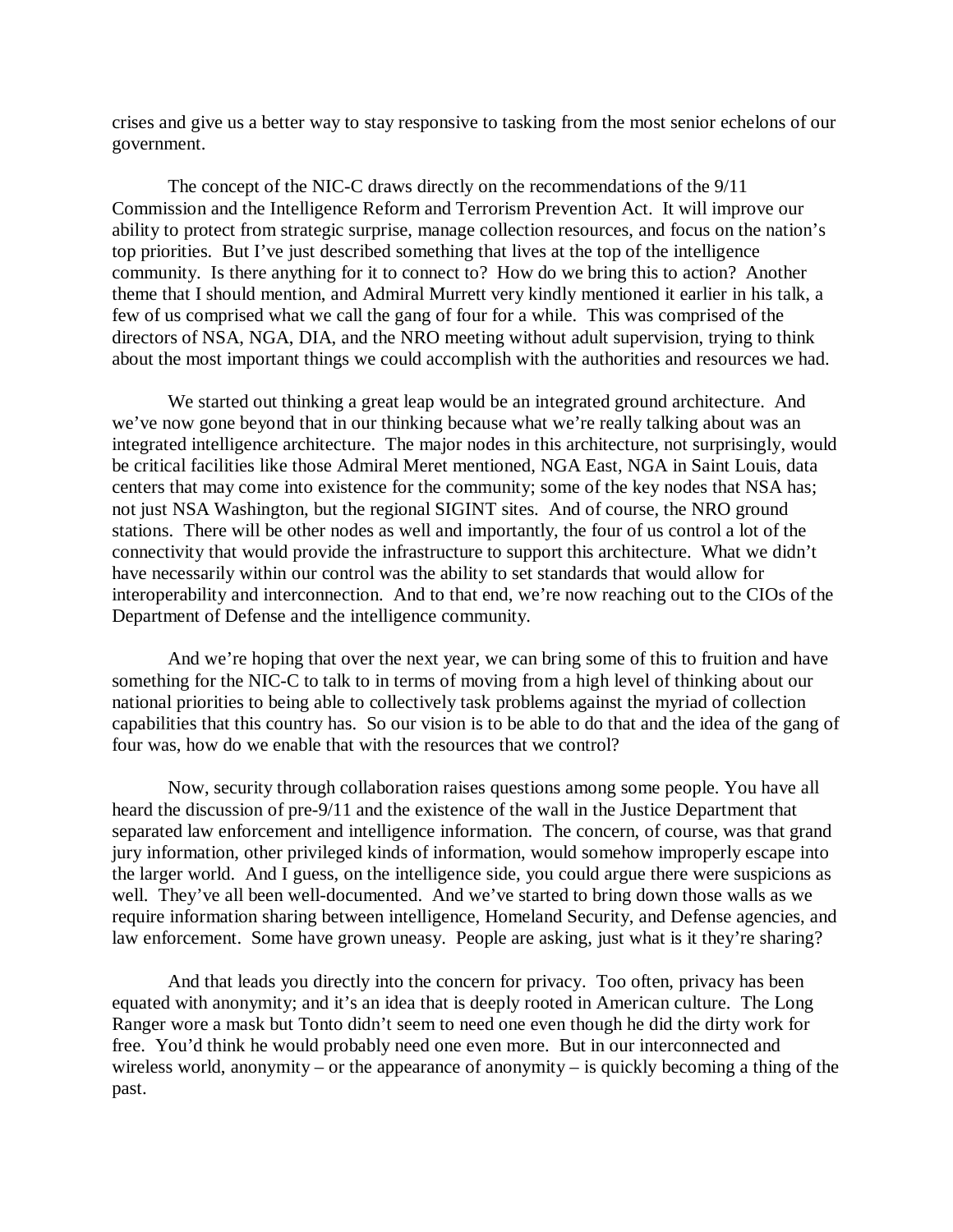Anonymity results from a lack of identifying features. Nowadays, when so much correlated data is collected and available – and I'm just talking about profiles on MySpace, Facebook, YouTube here – the set of identifiable features has grown beyond where most of us can comprehend. We need to move beyond the construct that equates anonymity with privacy and focus more on how we can protect essential privacy in this interconnected environment.

Protecting anonymity isn't a fight that can be won. Anyone that's typed in their name on Google understands that. Instead, privacy, I would offer, is a system of laws, rules, and customs with an infrastructure of Inspectors General, oversight committees, and privacy boards on which our intelligence community commitment is based and measured. And it is that framework that we need to grow and nourish and adjust as our cultures change.

I think people here, at least people close to my age, recognize that those two generations younger than we are have a very different idea of what is essential privacy, what they would wish to protect about their lives and affairs. And so, it's not for us to inflict one size fits all. It's a need to have it be adjustable to the needs of local societies as they evolve in our country. Eventually, we can only hope that people's perceptions – in Hollywood and elsewhere – will catch up.

Our job now is to engage in a productive debate, which focuses on privacy as a component of appropriate levels of security and public safety. This is work that the Office of the DNI has started to do, and must continue and make a high priority. This careful balance we need to strike, however, is nothing new. With the advent of telephones, we entered a new frontier that required careful balancing between safety and privacy. We faced this challenge again at the end of the '70s in the aftermath of the Church-Pike Hearings. And now, in the era of new technologies, we have to work to continue to keep that balance, to earn that trust, and re-earn it every day through our actions. But we also have to be willing to reopen the laws and regulations that were based on technologies that existed 1978 and adjust them to the realities of 2007 and 2008.

Twenty-four years ago this morning, a yellow Mercedes-Benz delivery truck pulled up at the Beirut International Airport where the first battalion 8<sup>th</sup> Marines were headquartered. The truck, loaded with more than 12,000 pounds of explosives, was masquerading as the regularly scheduled water truck. The driver turned it onto an access road leading to the Marine base, circled the parking lot, and, accelerating, crashed through the barbed wire fence and into the lobby of the Marine headquarters; 240 U.S. Marines and sailors were killed.

At that time, it was called the largest non-nuclear blast ever deliberately detonated on the face of the Earth. The Hezbollah militants, like the al Qaeda terrorists whose work I saw firsthand in Kenya and Tanzania, were trying to do more than simply make a political point. They sought to inspire fear – fear that eats away at the sense of security that we all hold dear.

We didn't let them then; we won't let them now. The challenges we confront today – and seek to counter through our intelligence community using GEOINT – are nothing new to our nation. Our commitment to safety and privacy are nothing new to us and they are values that we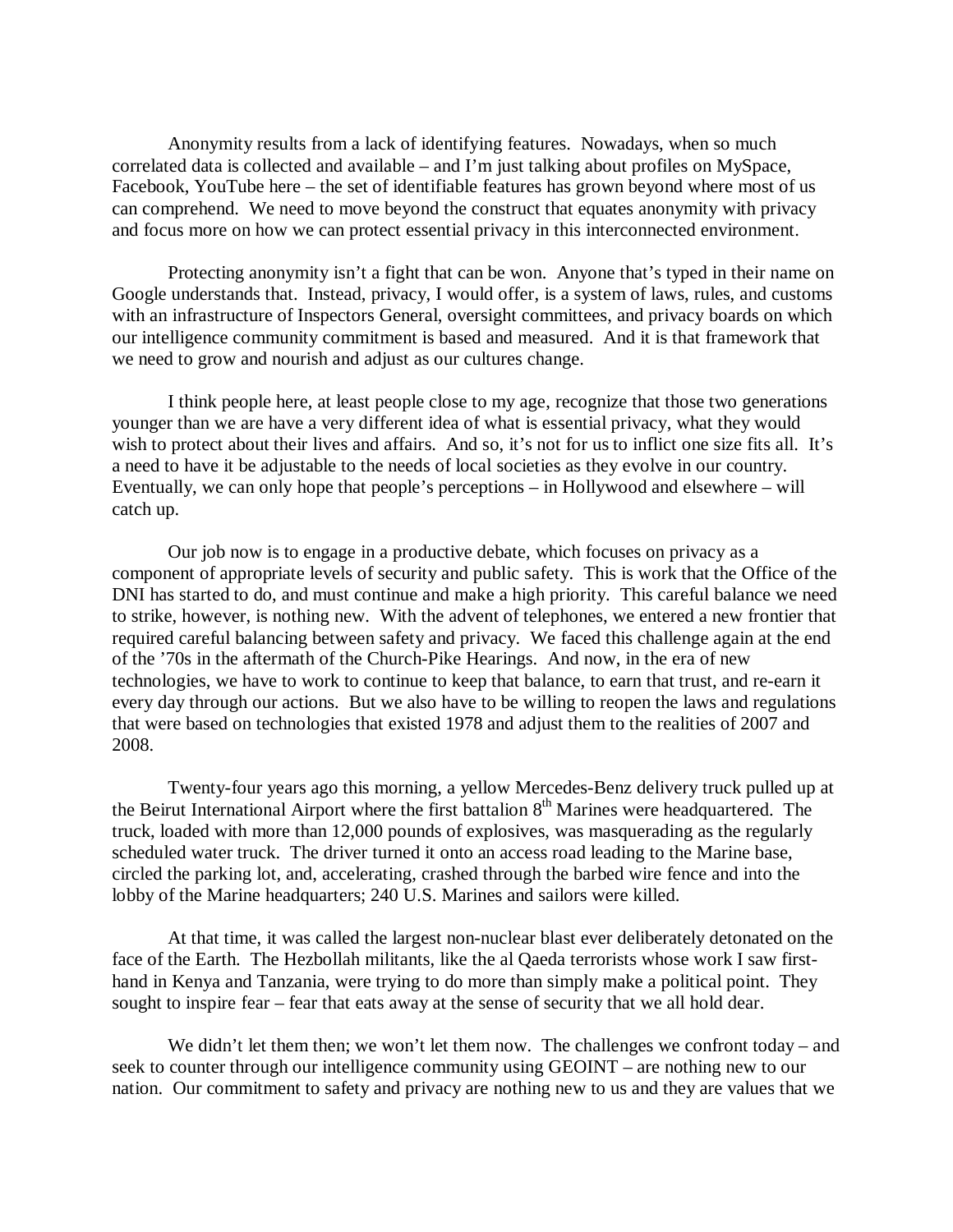must continue to protect as we learn to do our intelligence job better. To share information better, we still have to have an underlying commitment to these two principles.

And so, I wanted to share that with you today as, if you will, the non-technical piece of this discussion that we have to have. It's a debate we need to have in the United States. It's not necessarily best carried out in hearing rooms; it's certainly not best carried out in television environments where people just scream at each other. But I think it's going to take serious, longterm debate for us to all get it right. So thank you very much for your time and attention. I look forward to working with all of you.

# (Applause.)

GEN. LEE: Thank you very much, sir. That was certainly, certainly that we're all concerned about as Americans and something that the general public, they don't want to talk about, but they are all concerned about it. I have a, I think, a very good question to start. There's been some controversy about the DNI's endorsement of a plan for DHS to take over the civil applications committee and expand its work to allow for greater domestic use of remotesensing imagery for homeland security and the law enforcement applications. Is this enemy of the state for real? What's your take on this?

DR. KERR: Actually, I would call it a ringing endorsement of some great work that was done by the civil applications committee. Many of you had interactions with it. You know that this has served the scientific community well; it serves civil agencies of the government well, the Forest Service, for example, uses data to find the hotspots and fires of a lot of things related to disaster relief.

One thing by charter – and the way it was set up, it wasn't able to do well – was to provide access for law enforcement to some of those sorts of data. The proposal that's moving forward to move this capability under the cognizance of the Department of Homeland Security, it's, from simple activities three things: support the scientific community, continue to support the civil agencies as they do their job, and to study ways in which it could serve to link law enforcement under the appropriate responsibilities and equities, to provide them assistance as well.

That, in fact, was posed in the stand-up language as something to study and develop. Unfortunately, when it was first expressed to the press, it wasn't clear that that needed study and some thinking before it happens. And so I think what we're going to see is some careful discussion. But the point that everybody should take away is, the rules under which, for example, GEOINT, is used domestically will not change. They are still in place. Admiral Meret, in fact, will continue to be the release authority under appropriate legislation for all such data acquired domestically. And this proposal does not change that in any way.

GEN. LEE: Thank you very much. Next question, can you describe any progress with ICA number two?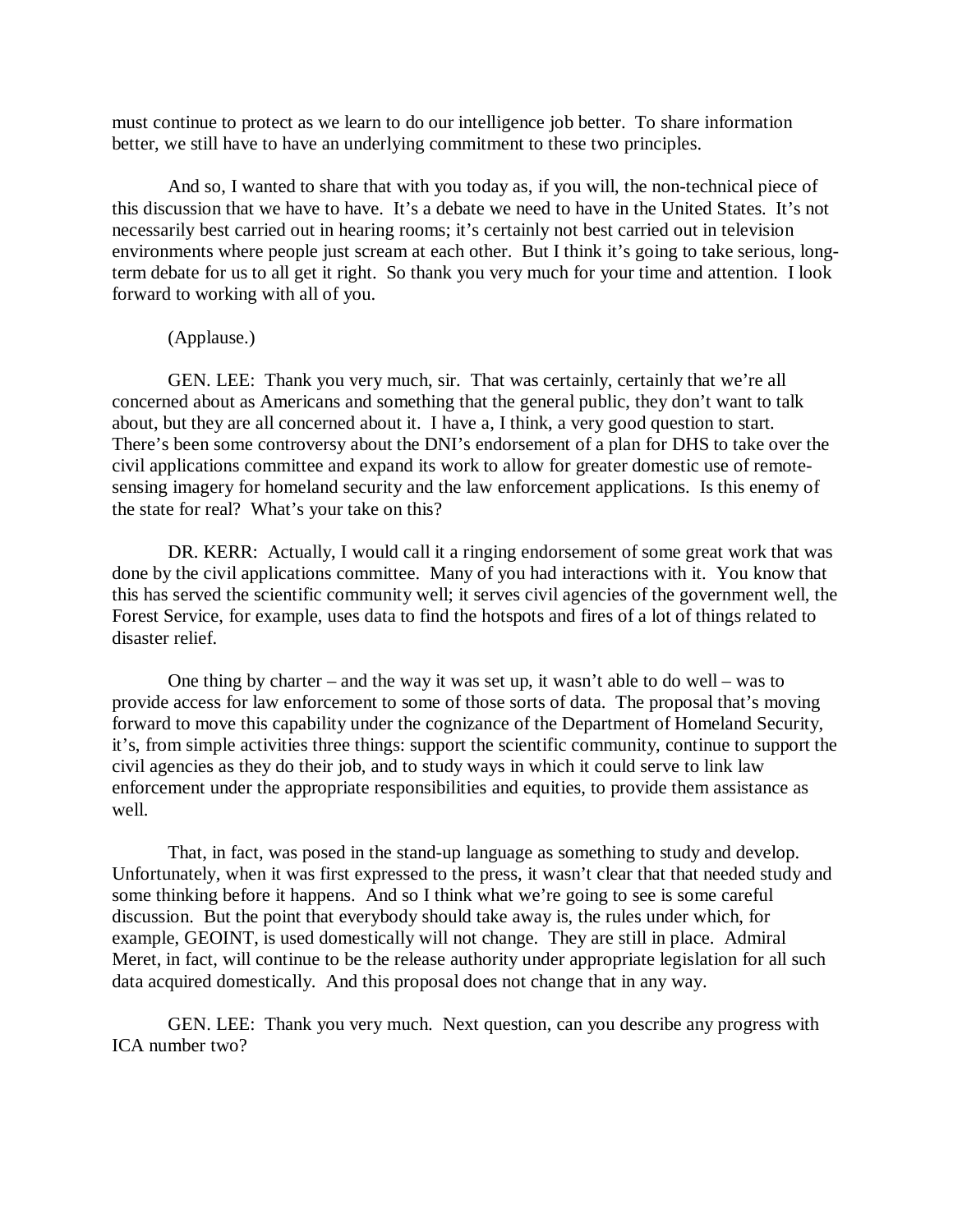DR. KERR: I'd be happy to, yeah. ICA number one was, for me, a somewhat problematic experience. And the reason was that it started in a rush; it was intended to try to inform a budget decisions process; and didn't really have a very fulsome analytic capability associated with it. I made the mistake of telling people that and, for my pains, was rewarded with the opportunity to provide quite a lot of analytic support to the second round.

And I think ICA two has produced a much sounder set of recommendations. And I have a lot better understanding of some of the collection systems because, in fact, the agencies responsible for them were tasked to do a lot of the analytic work in support of the ICA. That doesn't mean that they were given the opportunity to spin their results in all of the directions they wanted to. But it does mean that good systems engineering was applied in depth in areas where it was truly needed. And so, I think it's been a really good evolution in the ICA process. And I think it will be part of the Intelligence Community Activity for the foreseeable future.

GEN. LEE: Thank you very much. Sir, how would the DNI incentivize corporate behavior to have industry and government partner to obtain the maximum collaboration of solutions?

DR. KERR: One of the things that the DNI and I have actually talked about is that up to this point, the Office of the DNI has not had the kind of relationships with industry that might lead us to more informed decisions, more appropriate decisions, about roles and missions. It's not that we want to substitute for what the agency is responsible for executing program due with the industries that support them so well. But there are at time higher-level concerns that relate to policy decisions in Washington where, in fact, our ability to represent the entire intelligence community and its needs could be helpful to industry and to government both.

In times past, those would be issues like, would we ever authorize the R&D tax credit for more than one year at a time. Well, might as well give up on that; it's never happened. But there are other things that are the consequence of government decision that really define the industrial environment that you all work in and we need to be informed on that. And we're going to be looking for opportunities, in fact, to reach out more than has been the past ability in the early standup of the office of the DNI.

GEN. LEE: Next question. One significant barrier to effective and timely collaboration is the absence of a multi-level security system. What does the ODNI position in the list?

DR. KERR: I think we're interested. We'd like to see something that could be tested, made to work in our environment. We recognize that a multi-level security system is going to be, of course, largely software. It's going to be written by people like all of us in the room. It's going to have mistakes in it. And at the end of the day, our approach is not going to be so much talking about multi-level security, but in fact, as leaders of the community and managers of programs, what levels of risk are we willing to assume knowing that we're depending on a product of this sort?

So we have to have it in order to meet some of the expectations that are out there. But we also have to understand that risks will come with particularly the initial products. And we have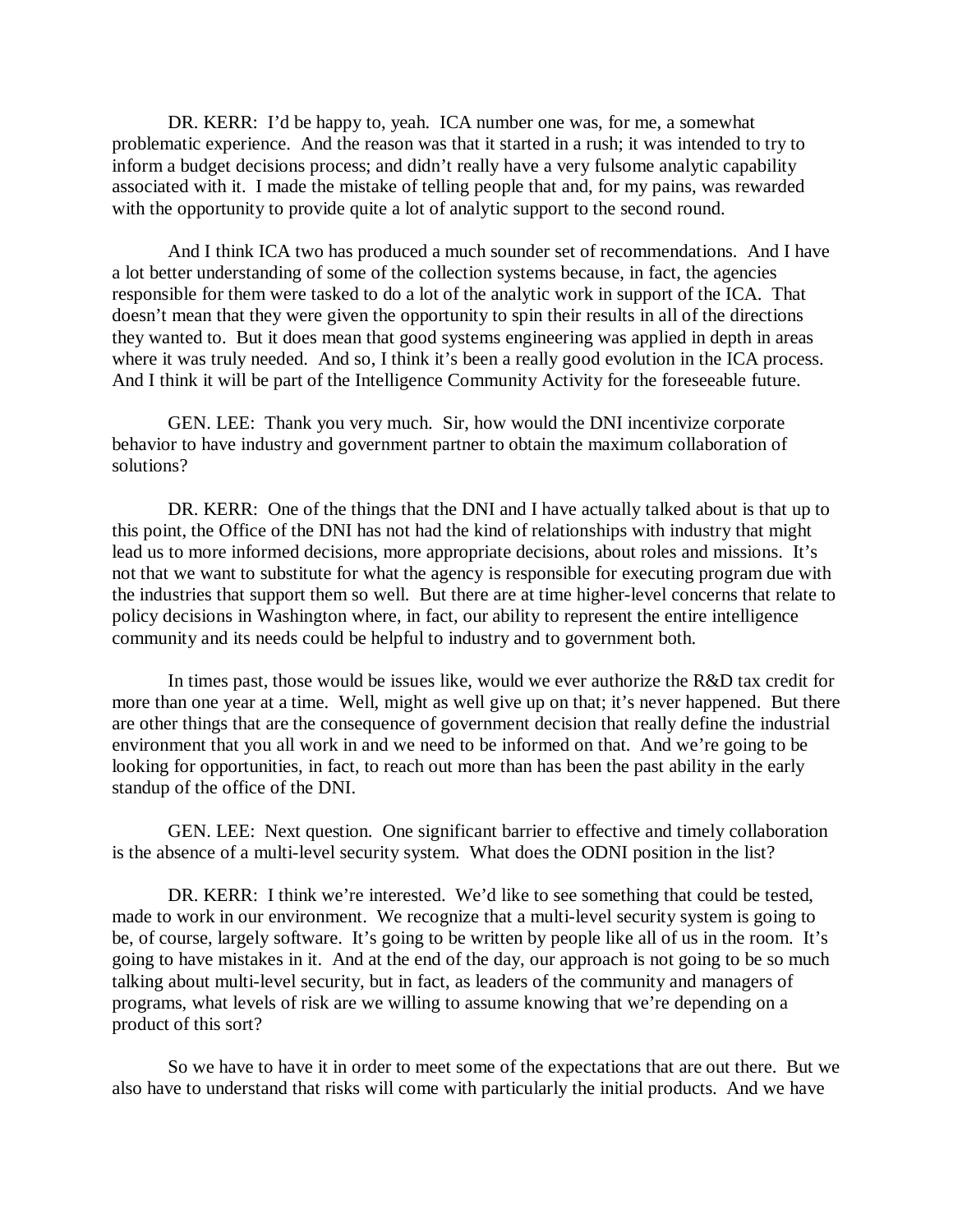to be prepared to, in effect, stand up and say, I was willing to take that risk because the benefit was so high.

GEN. LEE: Thank you. Having just come from being director of the NRO, what lessons did you learn?

DR. KERR: (Chuckles.) That's a really friendly question. (Laughter.) Let's see. The first point I learned is that not one point zero people are the same no matter what acronym they work under. Second, organizations like the NRO and others I've been associated with have great confidence in their abilities, great pride in their achievements, and so, great skepticism about the need to change and adapt to a new environment. And so, one of the things that I spent time on in my tenure at the NRO was trying to think about what role it would play as it evolved form its, if you will, very strong, Cold War set of beginnings, really worrying about first, targeting, second, arms-control monitoring and the like, to a situation we find today where systems that are the descendants of the early ones are being used to support the real-time fight.

That's a big difference; that's what's led to thinking about integrated architectures; it's what's led to trying to use lessons learned in the SIGINT world and bringing them over to the GEOINT world. The SIGINT world has been in the real-time business for a much longer period, so there are a lot of good lessons to be learned there.

GEN. LEE: Could you elaborate on the notion that privacy does not equal anonymity? What are the implications?

DR. KERR: It's a really good question because, in fact, it's a personal question that everyone, in a way, has to answer for themselves. But I think today, you know, I'm willing to call up, pick the vendor of your choice. I'm willing to share my credit card number and expiration date with a person I have never seen, have no idea whether they've been vetted or not. I've certainly been able to get past being anonymous in that transaction. And of course, you multiply that by all of the transaction that you're involved in every day.

I was taken by a thing that happened to me at the FBI, where I also had electronic surveillance as part of my responsibility. And people were very concerned that the ability to intercept emails was coming into play. And they were saying, well, we just can't have federal employees able to touch our message traffic. And the fact that, for that federal employee, it was a felony to misuse the data – it was punishable by five years in jail and a \$100,000 fine, which I don't believe has ever happened – but they were perfectly willing for a green-card holder at an ISP who may or may have not have been an illegal entrant to the United States to handle their data. It struck me as an anomalous situation.

So this is not something where groupthink works for an answer. I think all of us have to really take stock of what we already are willing to give up, in terms of anonymity, but what safeguards we want in place to be sure that giving that up doesn't empty our bank account or do something equally bad elsewhere.

GEN. LEE: Exactly. And the question was signed by anonymous, so – (laughter).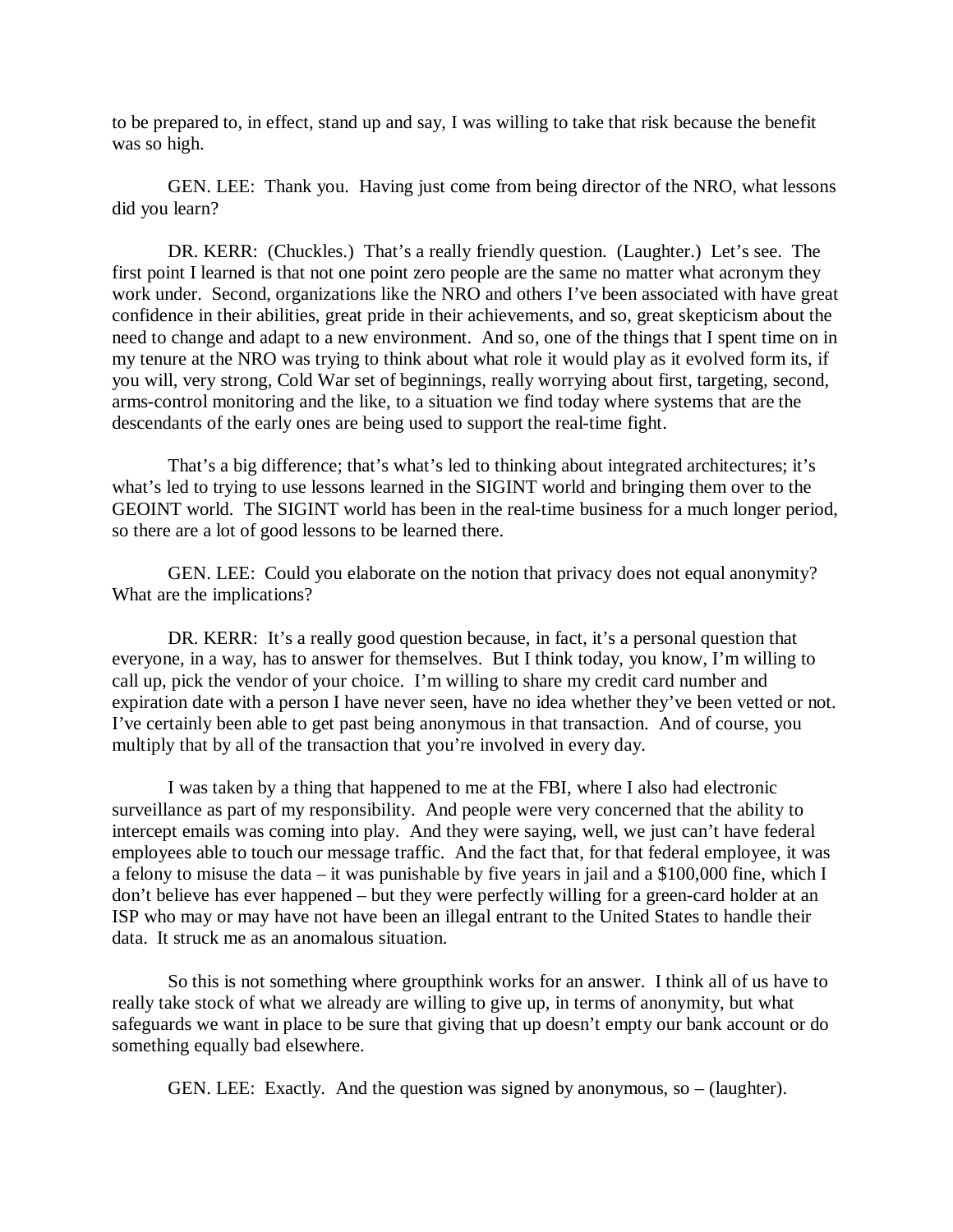DR. KERR: A TFA arrest, somebody says from the front row. (Chuckles.)

GEN. LEE: Dr. Kerr, why doesn't the gang of four include CIA? Shouldn't this leadership team be the gang of five? CIA, HUMINT, and all source analysts must move along with the IC cultural reforms.

DR. KERR: I could have written that question. That's good.

Actually, General Hayden is planning to participate so it's already moving to the gang of five. And Bob Mueller, the director of the FBI, would like to find a way to come into this construct as well. The reason it started with the four of us was that we all had a common reporting line within the Defense Department. It was easy for us to hide; it didn't take a lot of policy judgments for us to get together to do it. But now that it's started, it's expanding, and it's going to have to serve the whole community at the end.

GEN. LEE: Next question. Would you comment on IARPA, its mission, and place within the intelligence community?

DR. KERR: I'll comment, but not answer your question I guess. IARPA is still a construct waiting for life to be breathed into it. One part of that has to do with the present effort to select someone who would be the leader of this activity. A second is to define what it is. Those who have studied DARPA and IARPA and DARPA as they've changed names over the years. There was a Dave Mann DARPA, a Steve Lucchesi DARPA, Craig Fields had a DARPA. Larry Lynn had one. And today, and rather tomorrow, you'll hear it from Tony Tether who's put his imprint on it since 2001. There isn't a single DARPA over time; it's evolved to meet the needs of the Defense Department as they've existed in different periods.

IARPA is a play on words, but it may turn out that the DARPA operating model won't work for the intelligence community at all. It may not be the case that all of the science and technology needed for our community can be attained by grants and contracts. We may have to find other means as well. So I would consider it work in progress, work that needs to be informed, in fact, by discussion with people who are here and some serious thinking about how it will add value to the community without becoming just a separated entity that's got a bit of a budget to support basic work, long-term work, but without any clear connection to the programs that might benefit from it.

GEN. LEE: Sir, and one final question. And we saved the congressional question for last. What challenges are there to ensure congressional and DNI resource support for multi-INT initiatives that are not accounted for using the traditional program's specific lineages?

DR. KERR: That, in fact, is something Mike McConnell and I are talking to the committees about now. There are things that fit. For example, in the NGP, the normal source of funds for NGA, similarly with the NRP for the NRO, the CIAP, but in fact, of a lot of the things that are needed by the community cut across. One approach is that we'll actually budget for them in something akin to the old community management account and then, apportion the funds